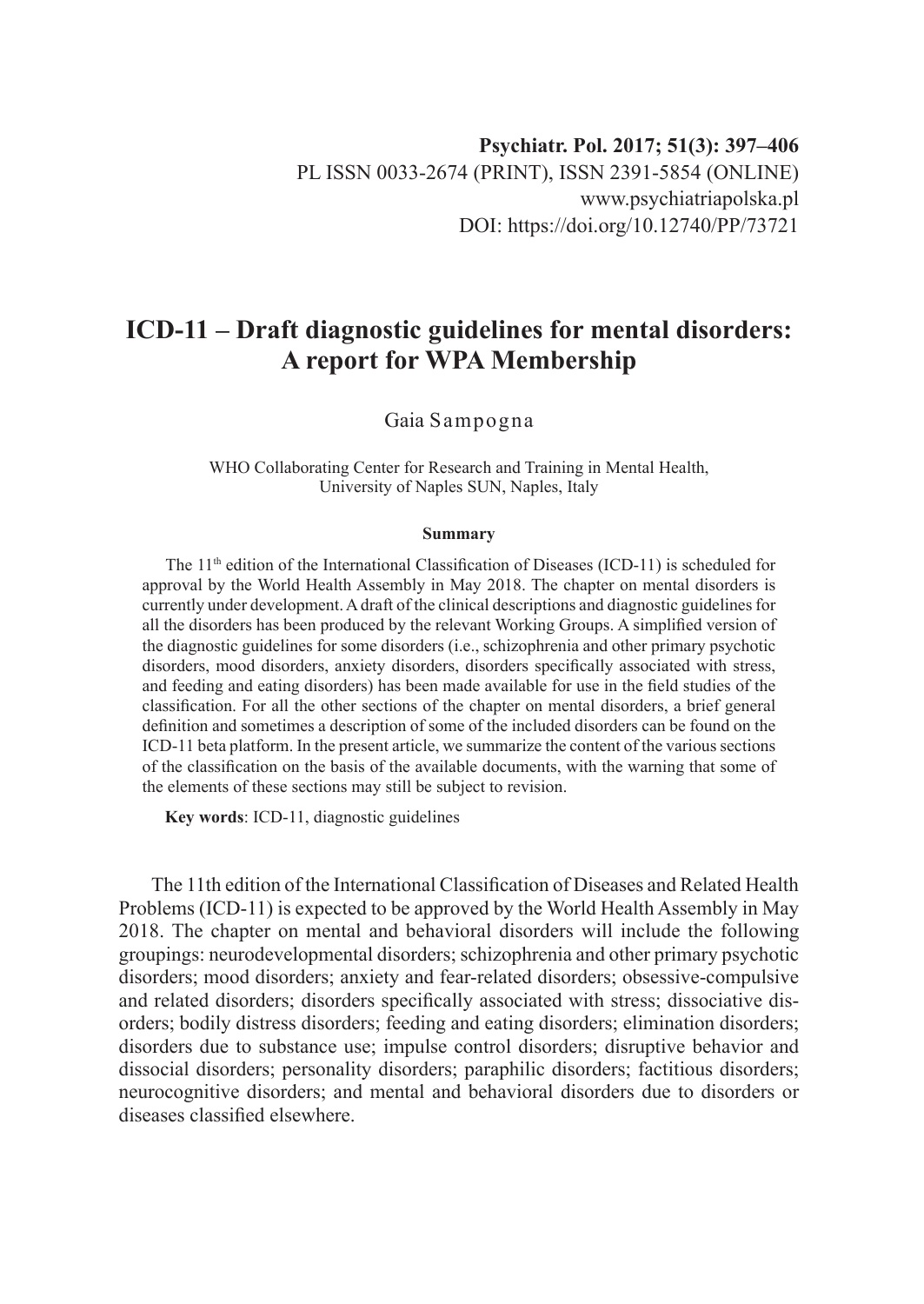Sleep-wake disorders and conditions related to sexual health will be covered in separate chapters of the classification (i.e., not in the chapter on mental and behavioral disorders). This decision has been taken in order to overcome the ICD-10 distinction, regarded as obsolete, between "organic" and "non-organic" sleep disorders (included, respectively, in the chapters on diseases of the nervous system and on mental and behavioral disorders) and between "organic" and "non-organic" sexual dysfunctions (included, respectively, in the chapters on diseases of the genitourinary system and on mental and behavioral disorders). The proposed ICD-11 diagnostic guidelines subdivide sexual dysfunctions into four main groups: (1) sexual desire and arousal dysfunctions; (2) orgasmic dysfunctions; (3) ejaculatory dysfunctions; and (4) other specified sexual dysfunctions. The conditions which appeared as gender identity disorders in ICD-10 have been reconceptualized as "gender incongruence", and also proposed to be moved to the new chapter on sexual health. The ICD-10 categories related to sexual orientation have been recommended for deletion from the ICD-11 [1–4].

For each disorder included in the above-mentioned groupings, the ICD-11 clinical descriptions and diagnostic guidelines will provide: a) a brief definition (100–125 words); b) a list of inclusion and exclusion terms; c) a description of the essential (required) features, i.e., those characteristics that a clinician could expect to find in all cases of the disorder; d) a guidance concerning the differentiation between the disorder and some relevant "normal" conditions ("boundary with normality"); e) a list of the disorders that should be distinguished from the one being described and a guidance on how to make the differential diagnosis ("boundary with other disorders" – differential diagnosis); f) coded qualifiers and subtypes; g) clinically relevant information regarding the typical course ("course features"); h) "associated clinical presentations" (i.e., clinically important conditions that are frequently associated with the disorder, which may require their own assessment and treatment); i) culture-related features; j) developmental presentations (i.e., a description of how the disorder may present differently according to the developmental stage of the individual, including childhood, adolescence and older adulthood); k) genderrelated features [5].

A draft of the ICD-11 clinical descriptions and diagnostic guidelines has been developed by the relevant Working Groups for all the disorders included in the abovementioned groupings [6]. A simplified draft of the guidelines has been produced for use in ICD-11 field studies [7]. This simplified draft contains, for each disorder, a brief definition, a description of the essential (required) features, a section on the boundary with other disorders and with normality, and a description of the most common associated features. For some of the disorders, qualifiers or subtypes are also provided. At the moment, this simplified version of the clinical descriptions and diagnostic guidelines is available for schizophrenia and other primary psychotic disorders, mood disorders, anxiety and fear-related disorders, disorders specifically associated with stress, and feeding and eating disorders. For all other groupings, a brief general definition and sometimes a description of some of the disorders included in the grouping can be found on the ICD-11 beta platform [8, 9].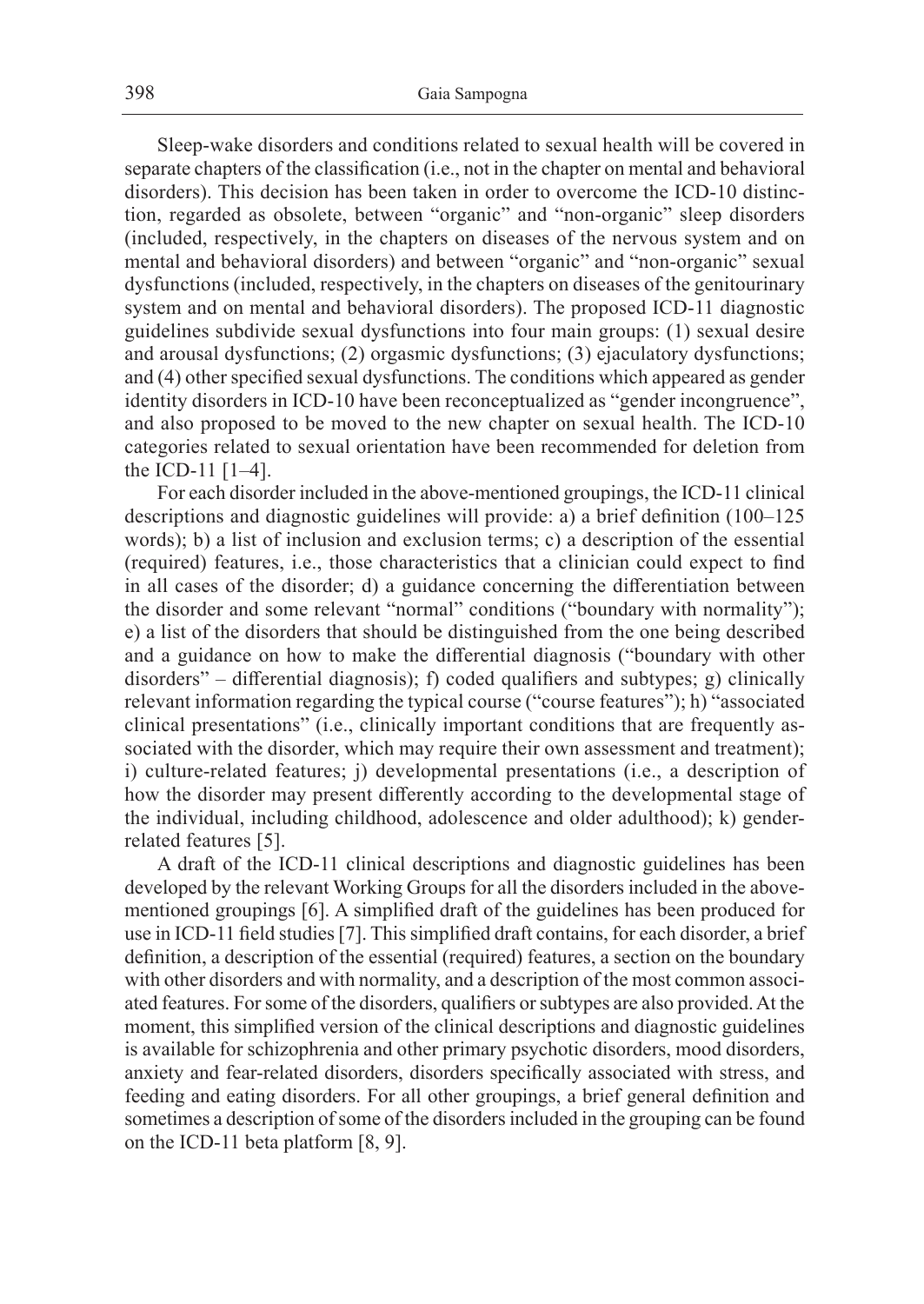All these materials are not to be regarded as definitive. Indeed, the World Health Organization (WHO) welcomes comments and suggestions from the field [5, 7]. In order to collect these comments and suggestions, the WHO has created an Internet platform called GCP. Network, that can be accessed by all the members of the Global Clinical Practice Network. This Network can be joined by all mental health or primary care professionals who are legally authorized to provide services to people with mental and behavioral disorders in their countries. At present, the Network consists of more than 12,600 mental health and primary care professionals from almost 150 countries, over half of whom are psychiatrists [7] (see http://gcp.network to register in any of nine languages). In the subsequent sections of the present paper, we provide some information on the content of the current draft of the ICD-11 clinical descriptions and diagnostic guidelines, based on the available materials, with the understanding that some aspects may be still subject to revision, also on the basis of the results of the ongoing field studies.

The ICD-10 grouping called "Schizophrenia, schizotypal, and delusional disorders" is named in the ICD-11 draft "Schizophrenia and other primary psychotic disorders". In the ICD-11 draft, the diagnosis of schizophrenia requires the presence of two from a list of seven symptoms, at least one of which must be delusions, hallucinations, disorganized thinking, or experiences of influence, passivity or control. The subtypes of schizophrenia described in the ICD-10 do not appear anymore, because of the evidence that they frequently change over time and are not useful for prognostic or therapeutic purposes. Course qualifiers have been introduced in order to specify the episodicity (first episode, multiple episodes, continuous course) and the current symptomatic status (currently symptomatic, in partial remission, in full remission). Symptom qualifiers are also provided, in order to allow the clinician to describe the severity of symptoms in each of six domains: positive symptoms, negative symptoms, depressive mood, manic mood, psychomotor symptoms, and cognitive symptoms. The definition of schizoaffective disorder has remained largely unchanged, still requiring that the individual meets the diagnostic guidelines for schizophrenia and a mood episode (depressive, manic or mixed) simultaneously, without the specifications concerning the relative duration of the psychotic and mood components provided in the DSM-5 [10, 11]. In the section "Boundary with other disorders and normality", the differential diagnosis is delineated between schizophrenia and psychotic-like symptoms occurring in the general population (see  $[12–15]$  for the debate currently ongoing on this topic). No mention is made in the ICD-11 draft of the "attenuated psychosis syndrome" which appears in the section III of the DSM-5 (see [16–19] for recent debate and evidence on this topic).

In the draft of the ICD-11 grouping of mood disorders, bipolar II disorder is recognized as a distinct diagnostic entity (while it was just mentioned among "other bipolar affective disorders" in the ICD-10). Increased activity or a subjective experience of increased energy becomes a prerequisite for the diagnosis of manic episode, similarly to the DSM-5. It is acknowledged that a manic or hypomanic syndrome emerging during antidepressant treatment, and persisting beyond the physiological effect of that treatment, qualifies for the diagnosis of manic/hypomanic episode. Con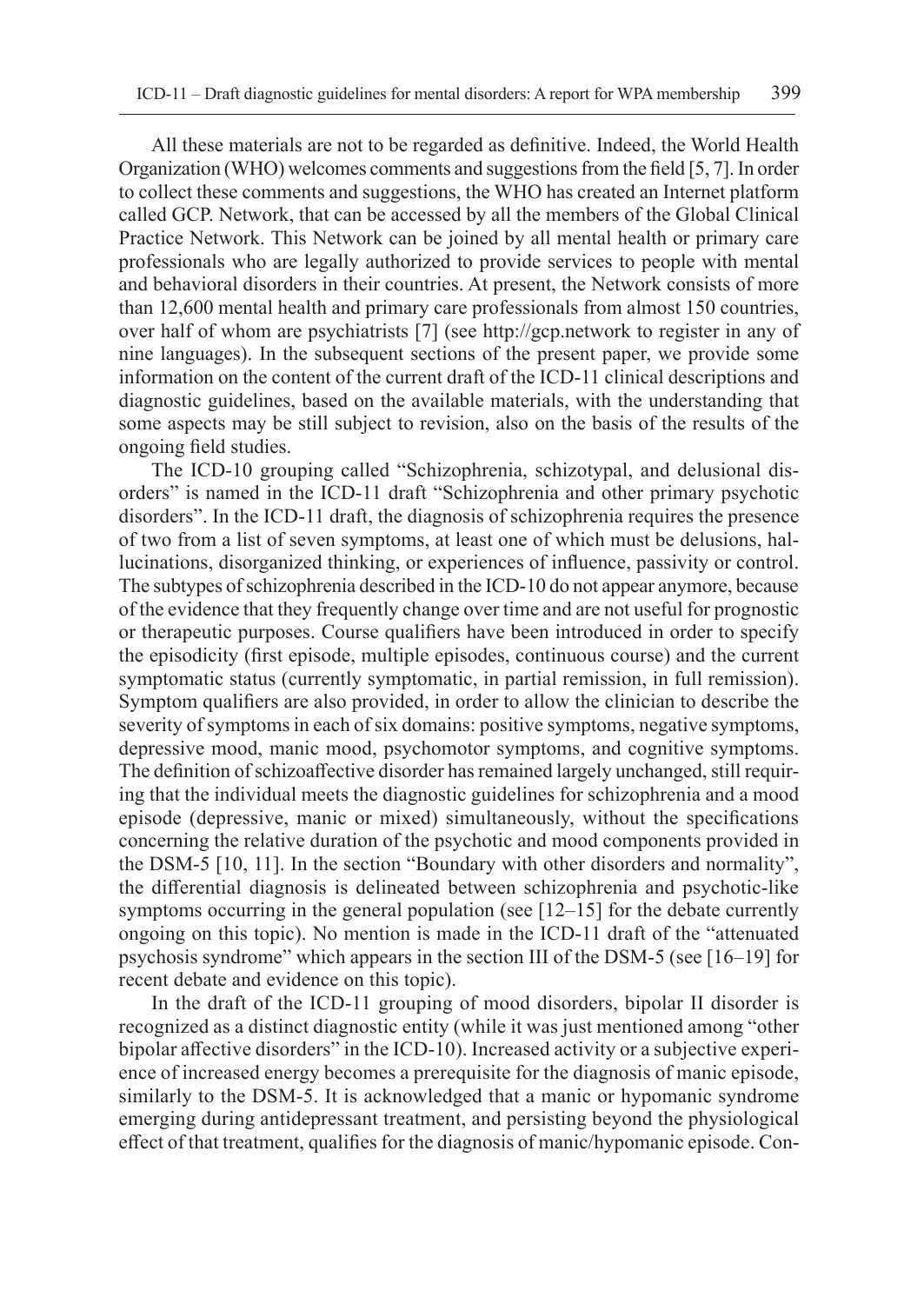trary to the DSM-5, the category of mixed episode is kept, defined by the presence of prominent manic and depressive symptoms in a single episode lasting for at least two weeks. The symptoms of the two polarities may either occur simultaneously or alternate very rapidly from day to day or within the same day. It is specified that, when the depressive symptoms predominate in a mixed episode, common contrapolar symptoms are irritability, racing or crowded thoughts, increased talkativeness and psychomotor agitation [20]. This divergence from the DSM-5 is supported by the recent empirical evidence that the DSM-5 definition of "major depression with mixed features" fails to capture the essence of mixed depression as described in the literature [21, 22].

In the ICD-11 draft, it is specified that common expressions of grief, consistent with the normative response to the loss of a loved one within the individual's religious and cultural context, can include depressive symptoms and do not warrant a depressive episode diagnosis. It is, however, acknowledged that a depressive episode can be superimposed on normal grief [23], and guidance is provided about the elements which suggest the presence of a depressive episode during a period of bereavement. The ICD-11 will not follow the DSM-5 in the introduction of the new category of disruptive mood dysregulation disorder; a specifier "with chronic irritability or anger" will be instead added to the category of oppositional defiant disorder [24].

In the ICD-11 draft, obsessive-compulsive and related disorders and disorders specifically associated with stress have been separated from anxiety and fear-related disorders, while two childhood disorders have been moved to this latter grouping, i.e., separation anxiety disorder and selective mutism [25, 26]. In the ICD-11 draft, separation anxiety disorder can be diagnosed in adults as well as in children (see [27]). Generalized anxiety disorder is no longer a diagnosis of exclusion but has a more elaborated set of essential features, including marked symptoms of anxiety accompanied by either general apprehensiveness or worry about negative events occurring in several different aspects of everyday life. The ICD-11 draft also includes additional symptoms accompanying general apprehensiveness or worry, such as muscle tension and autonomic overactivity. In the ICD-11 draft, agoraphobia is no longer considered primary to panic disorder; they can be diagnosed independently or together. Social anxiety disorder replaces the ICD-10 diagnosis of social phobia, and guidance is provided to differentiate this disorder from normal age-appropriate fears.

The new grouping of disorders specifically associated with stress includes disorders that are directly related to exposure to a stressful or traumatic event, or a series of such events or adverse experiences. The grouping comprises post-traumatic stress disorder, complex post-traumatic stress disorder, prolonged grief disorder, adjustment disorder, and other disorders specifically associated with stress. Acute stress reaction is not considered to be a mental disorder, but rather appears in the ICD-11 section including reasons for clinical encounters that are not diseases or disorders. The category of complex post-traumatic stress disorder, not present in either ICD-10 or DSM-5, is characterized by the three core elements of post-traumatic stress disorder, i.e., 1) reexperiencing the traumatic event(s) in the present; 2) deliberate avoidance of reminders likely to produce this re-experience; and 3) persistent perceptions of heightened current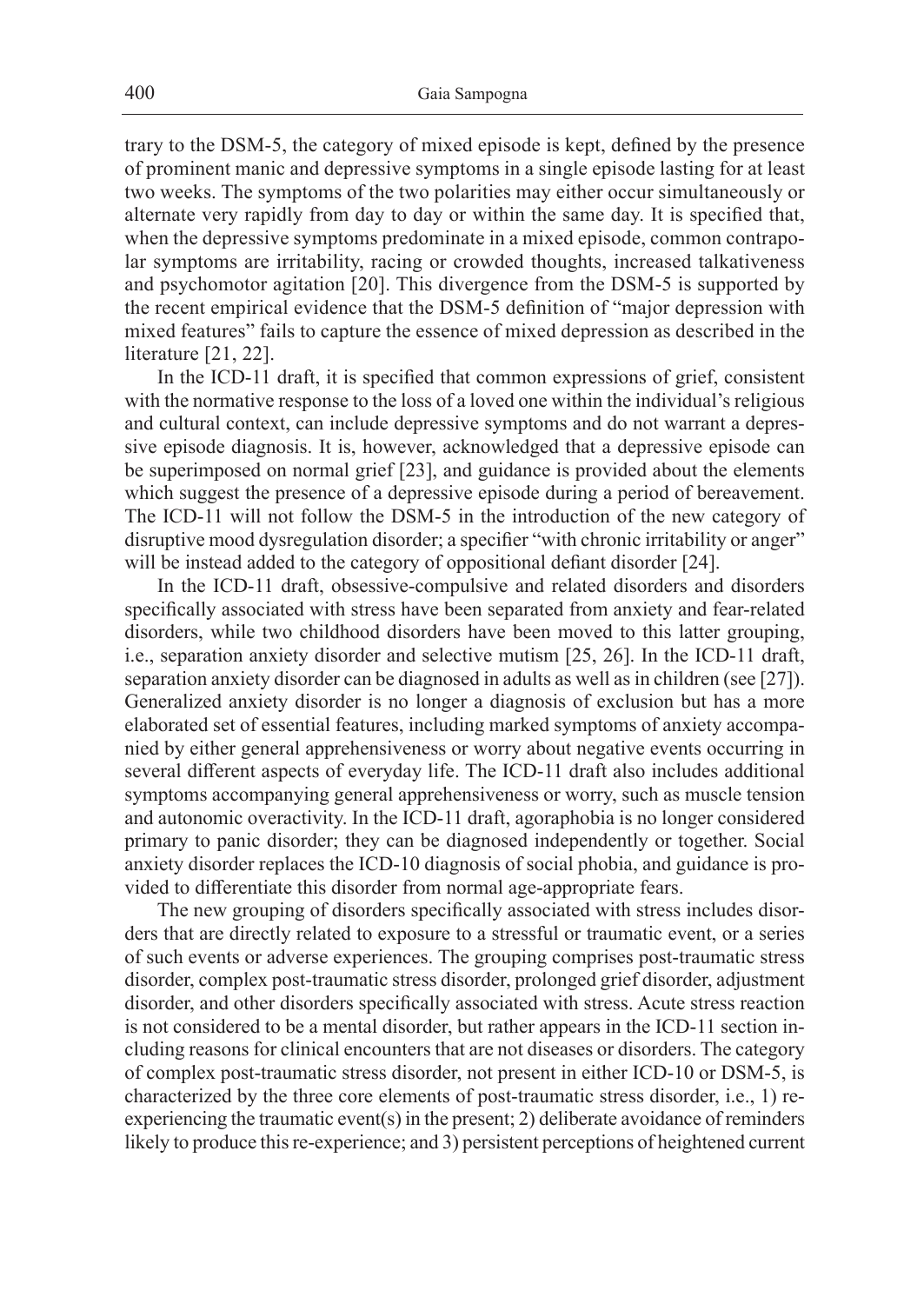threat; plus severe and pervasive problems in affect regulation; persistent beliefs about oneself as diminished, defeated or worthless; and persistent difficulties in sustaining relationships and in feeling close to others. The category of prolonged grief disorder, not present in the ICD-10 and corresponding to the "persistent complex bereavement disorder" included in the section III of DSM-5, is characterized by a pervasive grief response, persisting for an abnormally long period of time following the loss, clearly exceeding expected social or religious norms for the individual's culture and context, and causing significant social impairment [28–33].

The grouping of feeding and eating disorders, involving abnormal eating or feeding behaviors that are not better accounted for by another health condition and are not developmentally appropriate or culturally sanctioned, includes the new category of avoidant-restrictive food intake disorder, whose essential features are avoidance or restriction of food intake, characterized by eating an insufficient quantity or variety of food in order to meet adequate energy or nutritional requirements for the individual, leading to significant weight loss (or failure to gain weight) or other impact on physical health, and not reflecting preoccupation with body weight or shape or a significant body image distortion. In the category of anorexia nervosa, since severe underweight status is an important prognostic factor associated with high risk of physical complications and substantially increased mortality, qualifiers "with significantly low body weight" and "with dangerously low body weight", anchored to body mass index values, are provided. The proposed definition of binge eating for the diagnoses of bulimia nervosa and binge eating disorder involves an episode during which the individual experiences loss of control over eating, eats notably more or differently than usual, and feels unable to stop eating or limit the type or amount of food eaten. Thus, it is not necessary to consume an objectively large amount of food during a binge eating episode; a subjectively large amount or abnormal type of food in the context of loss of control would be sufficient to meet the diagnosis [34].

Bodily distress disorder is defined in the ICD-11 draft by the presence of bodily symptoms that are distressing to the individual and by the excessive attention directed toward the symptoms, which may be manifest by repeated contact with health care providers. If a medical condition is causing or contributing to the symptoms, the degree of attention is clearly excessive in relation to its nature and progression. Excessive attention is not alleviated by appropriate clinical examination and investigations and adequate reassurance. Bodily symptoms and associated distress are persistent, and are associated with significant functional impairment. Thus, the distinction between medically explained and medically unexplained somatic complaints is eliminated, and the problem – criticized in the ICD-10 – of defining somatoform disorders on the basis of the absence of a feature (a physical or medical cause) is addressed by specifying the features that must be present, such as distress and excessive thoughts and behaviors [35].

Impulse control disorders are characterized on the ICD-11 beta platform by the repeated failure to resist an impulse, drive or urge to perform an act that is rewarding to the person, at least in the short term, despite longer-term harm. The behavior pattern causes marked distress or significant impairment in personal, family, social,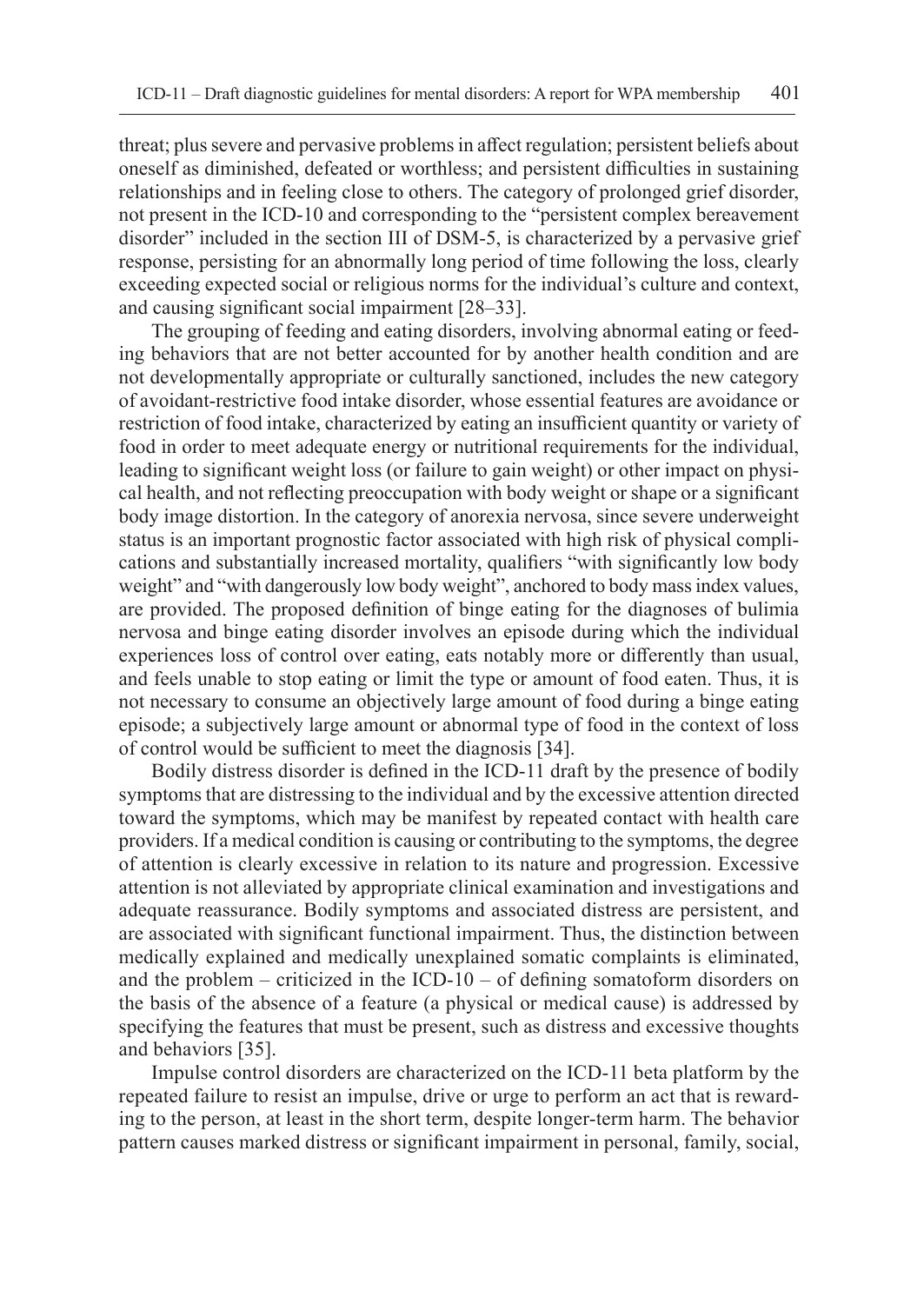educational, occupational, or other important areas of functioning. Pathological gambling is going to be included in this grouping in the ICD-11, rather than appearing among addictive disorders as in the DSM-5 (see [36, 37]). On the ICD-11 beta platform, personality disorder is defined by a relatively enduring and pervasive disturbance in how individuals experience and interpret themselves, others and the world, that results in maladaptive patterns of cognition, emotional experience, emotional expression and behavior. These maladaptive patterns are relatively inflexible and are associated with significant problems in psychosocial functioning that are particularly evident in interpersonal relationships. The most significant change with respect to the ICD-10 and DSM-5 is the abolition of the individual personality disorder categories, while the primary classification is made on the basis of a single dimension of severity. The system of categories is replaced by a system of monothetic domain traits (detached, dissocial, disinhibited, distressed, ananchastic), which is still under review (see [38–41]).

Internet-based and clinic-based field studies aiming to test the ICD-11 draft of the clinical descriptions and diagnostic guidelines for the various disorders are now ongoing [42, 43]. Internet-based field studies use a case vignette methodology to examine clinical decision-making in relation to the proposed ICD-11 guidelines, and are being conducted through the Global Clinical Practice Network. Clinic-based field trials aim to assess the reliability and utility of the proposed ICD-11 guidelines in the clinical settings where the classification will be used, and are being conducted through the WHO Network of International Field Study Centers.

While clinical utility has been emphasized as a primary objective of the previous versions of the ICD as well as of the DSM-III and its successors [5, 44, 45], and has been often regarded as the highest priority in diagnostic systems [46, 47] – although different views have been also expressed (e.g., [48–50]) – this is in fact the first time that the clinical utility of a psychiatric diagnostic system is being tested systematically. Throughout the ICD-11 draft, the description of the essential (required) features of the various mental disorders usually lack the specific thresholds concerning number and duration of symptoms that characterize the DSM-III and its successors. Instead, the diagnostic guidelines are intended to conform to the way psychiatrists actually make diagnoses in ordinary practice, i.e., by the flexible exercise of clinical judgment [5] (see also [51, 52]).

The possibility of a dialogue between the ICD revision process and the Research Domain Criteria (RDoC) project launched by the US National Institute of Mental Health is being considered. Indeed, the main objectives of the two projects (i.e., improving the clinical utility of psychiatric diagnoses for the ICD; exploring in an innovative way the etiopathogenetic bases of psychopathology for the RDoC) can be regarded as complementary, and much can be done to reduce the current gap between the RDoC constructs and the clinical phenomena that psychiatrists encounter in their ordinary practice, especially in the area of psychoses (see [53–59]).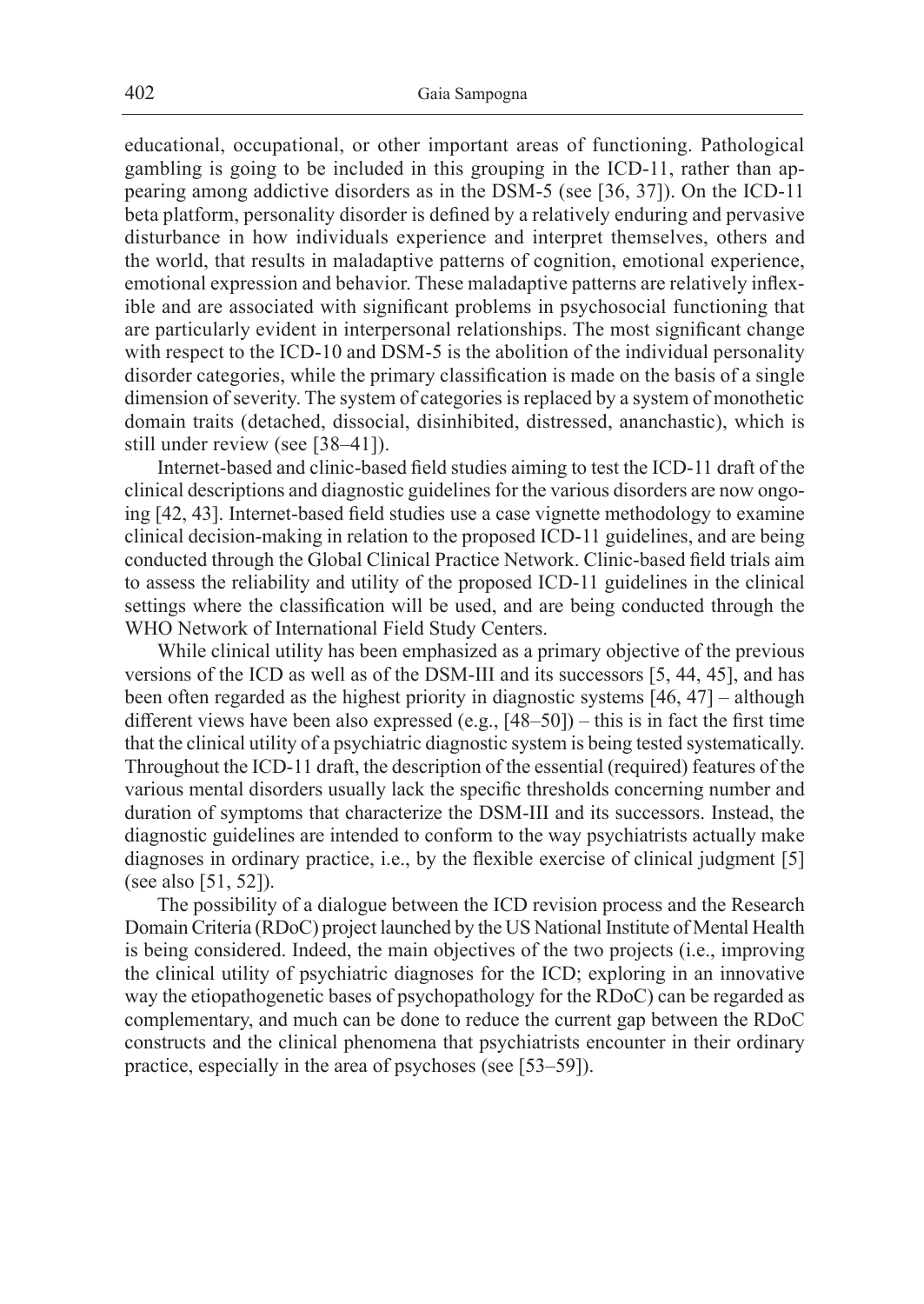## **References**

- 1. Cochran SD, Drescher J, Kismödi E, Giami A, García-Moreno C, Atalla E et al. *Proposed declassification of disease categories related to sexual orientation in the International Statistical Classification of Diseases and Related Health Problems (ICD-11)*.B. World Health Organ. 2014; 92: 672–679.
- 2. Chou D, Cottler S, Khosla R, Reed GM, Say L. *Sexual health in the International Classification of Diseases (ICD): Implications for measurement and beyond*. Reprod. Health Matter. 2015; 23: 185–192.
- 3. Drescher J. *Queer diagnoses revisited: The past and future of homosexuality and gender diagnoses in DSM and ICD*. Int. Rev. Psychiatr. 2015; 27: 386–395.
- 4. Reed GM, Drescher J, Krueger RB, Atalla E, Cochran SD, First MB et al. *Disorders related to sexuality and gender identity in the ICD-11: Revising the ICD-10 classification based on current scientific evidence, best clinical practices, and human rights considerations*. World Psychiatry 2016; 15: 205–221.
- 5. First MB, Reed GM, Hyman SE, Saxena S. *The development of the ICD-11 Clinical Descriptions and Diagnostic Guidelines for Mental and Behavioural Disorders*. World Psychiatry 2015; 14: 82–90.
- 6. Reed GM. *Toward ICD-11: Improving the clinical utility of WHO's International Classification of Mental Disorders*. Prof. Psychol.-Res. Pr. 2010; 41: 457–464.
- 7. Reed GM, First MB, Medina-Mora ME, Gureje O, Pike KM, Saxena S. *Draft diagnostic guidelines for ICD-11 mental and behavioural disorders available for review and comment*. World Psychiatry 2016; 15: 112–113.
- 8. Luciano M. *The ICD-11 beta draft is available online*. World Psychiatry 2015; 14: 375–376.
- 9. Sampogna G. *ICD-11 symposia at the World Congress of Psychiatry*. World Psychiatry 2015; 14: 110–112.
- 10. Gaebel W. *Status of psychotic disorders in ICD-11*. Schizophrenia Bull. 2012; 38: 895–898.
- 11. Gaebel W, Zielasek J, Falkai P. *Psychotic disorders in ICD-11*. Die Psychiatrie 2015; 12: 71–76.
- 12. van Os J, Reininghaus U. *Psychosis as a transdiagnostic and extended phenotype in the general population*. World Psychiatry 2016; 15: 118–124.
- 13. Lawrie SM. *Whether "psychosis" is best conceptualized as a continuum or in categories is an empirical, practical and political question*. World Psychiatry 2016; 15: 125–126.
- 14. Parnas J, Henriksen MG. *Epistemological error and the illusion of phenomenological continuity*. World Psychiatry 2016; 15: 126–127.
- 15. Tandon R. *Conceptualizing psychotic disorders: Don't throw the baby out with the bathwater*. World Psychiatry 2016; 15: 133–134.
- 16. Fusar-Poli P, Cappucciati M, Rutigliano G, Schultze-Lutter F, Bonoldi I, Borgwardt S et al. *At risk or not at risk? A meta-analysis of the prognostic accuracy of psychometric interviews for psychosis prediction*. World Psychiatry 2015; 14: 322–332.
- 17. Fusar-Poli P, Borgwardt S, Bechdolf A, Addington J, Riecher-Rössler A, Schultze-Lutter F et al. *The psychosis high-risk state: A comprehensive state-of-the-art review*. JAMA Psychiat. 2016; 70: 107–120.
- 18. Yung AR, Lin A. *Psychotic experiences and their significance*. World Psychiatry 2016; 15: 130–131.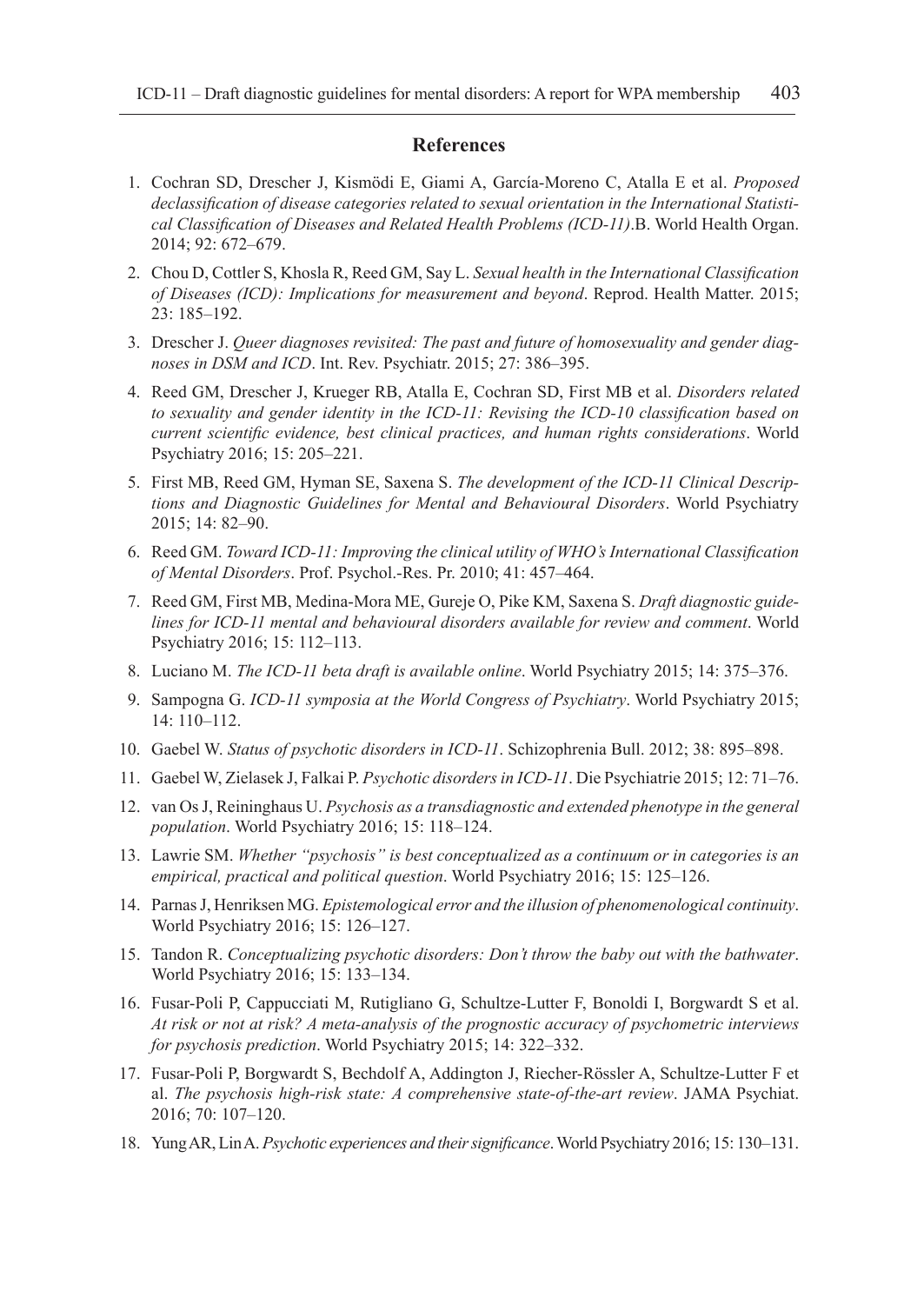- 19. Schimmelmann BG, Michel C, Martz-Irngartinger A, Linder C, Schultze-Lutter F. *Age matters in the prevalence and clinical significance of ultra-high-risk for psychosis symptoms and criteria in the general population: Findings from the BEAR and BEARS-Kid studies*. World Psychiatry 2015; 14: 189–197.
- 20. Maj M. *Mood disorders in ICD-11 and DSM-5. A brief overview*. Die Psychiatrie 2013; 10: 24–29.
- 21. Perlis RH, Cusin C, Fava M. *Proposed DSM-5 mixed features are associated with greater likelihood of remission in out-patients with major depressive disorder*. Psychol. Med. 2014; 44: 1361–1367.
- 22. Miller S, Suppes T, Mintz J, Hellemann G, Frye MA, McElroy SL et al. *Mixed depression in bipolar disorder: Prevalence rate and clinical correlates during naturalistic follow-up in the Stanley Bipolar Network*. Am. J. Psychiat. 2016; 173: 1015–1023.
- 23. Bolton JM, Au W, Chateau D, Walld R, Leslie WD, Enns J et al. *Bereavement after sibling death: a population-based longitudinal case-control study*. World Psychiatry 2016; 15: 59–66.
- 24. Lochman JE, Evans SC, Burke JD, Roberts MC, Fite PJ, Reed GM et al. *An empirically based alternative to DSM-5's disruptive mood dysregulation disorder for ICD-11*. World Psychiatry 2015; 14: 30–33.
- 25. Kogan CS, Stein DJ, Maj M, First MB, Emmelkamp PMG, Reed GM. *The classification of anxiety and fear-related disorders in the ICD-11*. Depress. Anxiety 2016; 33: 1141–1154.
- 26. Stein DJ, Kogan CS, Atmaca M, Fineberg NA, Fontenelle LF, Grant J et al. *The classification of obsessive-compulsive disorders in the ICD-11*. J. Affect. Disorders 2016; 190: 663–674.
- 27. Silove D, Manicavasagar V, Pini S. *Can separation anxiety disorder escape its attachment to childhood?* World Psychiatry 2016; 15: 113–115.
- 28. Maercker A, Brewin CR, Bryant RA, Cloitre M, Reed GM, van Ommeren M et al. *Proposals for mental disorders specifically associated with stress in the International Classification of Diseases-11*. Lancet 2013; 381: 1683–1685.
- 29. Cloitre M, Garvert DW, Brewin CR, Bryant RA, Maercker A. *Evidence for proposed ICD-11 PTSD and complex PTSD: A latent profile analysis*. Eur. J. Psychotraumatic 2013; 4: 20706.
- 30. Bryant RA. *Prolonged grief: Where to after Diagnostic and Statistical Manual of Mental Disorders, 5th edition?* Curr. Opin. Psychiatr. 2014; 27: 21–26.
- 31. Glaesmer H, Romppel M, Brähler E, Hinz A, Maercker A. *Adjustment disorder as proposed for ICD-11: dimensionality and symptom differentiation*. Psychiat. Res. 2015; 229(3): 940-8.
- 32. Maciejewski PK, Maercker A, Boelen PA, Prigerson HG. *"Prolonged grief disorder" and "persistent complex bereavement disorder", but not "complicated grief", are one and the same diagnostic entity: An analysis of data from the Yale Bereavement Study*. World Psychiatry 2016; 15: 266–275.
- 33. Keeley JW, Reed GM, Roberts MC, Evans SC, Robles R, Matsumoto C et al. *Disorders specifically associated with stress: A case-controlled field study for ICD-11 Mental and Behavioural Disorders*. Int. J. Clin. Health Psych. 2016; 16: 109–127.
- 34. Al-Adawi S, Bax B, Bryant-Waugh R, Claudino AM, Hay P, Monteleone P et al. *Revision of ICD: Status update on feeding and eating disorders*. Adv. Eating Disord. 2013; 1: 10–20.
- 35. Gureje O, Reed GM. *Bodily distress disorder in ICD-11: Problems and prospects*. World Psychiatry 2016; 15: 291–192.
- 36. Grant JE, Atmaca M, Fineberg NA, Fontenelle LF, Matsunaga H, Reddy YCJ et al. *Impulse control disorders and "behavioural addictions"*. World Psychiatry 2014; 13: 125–127.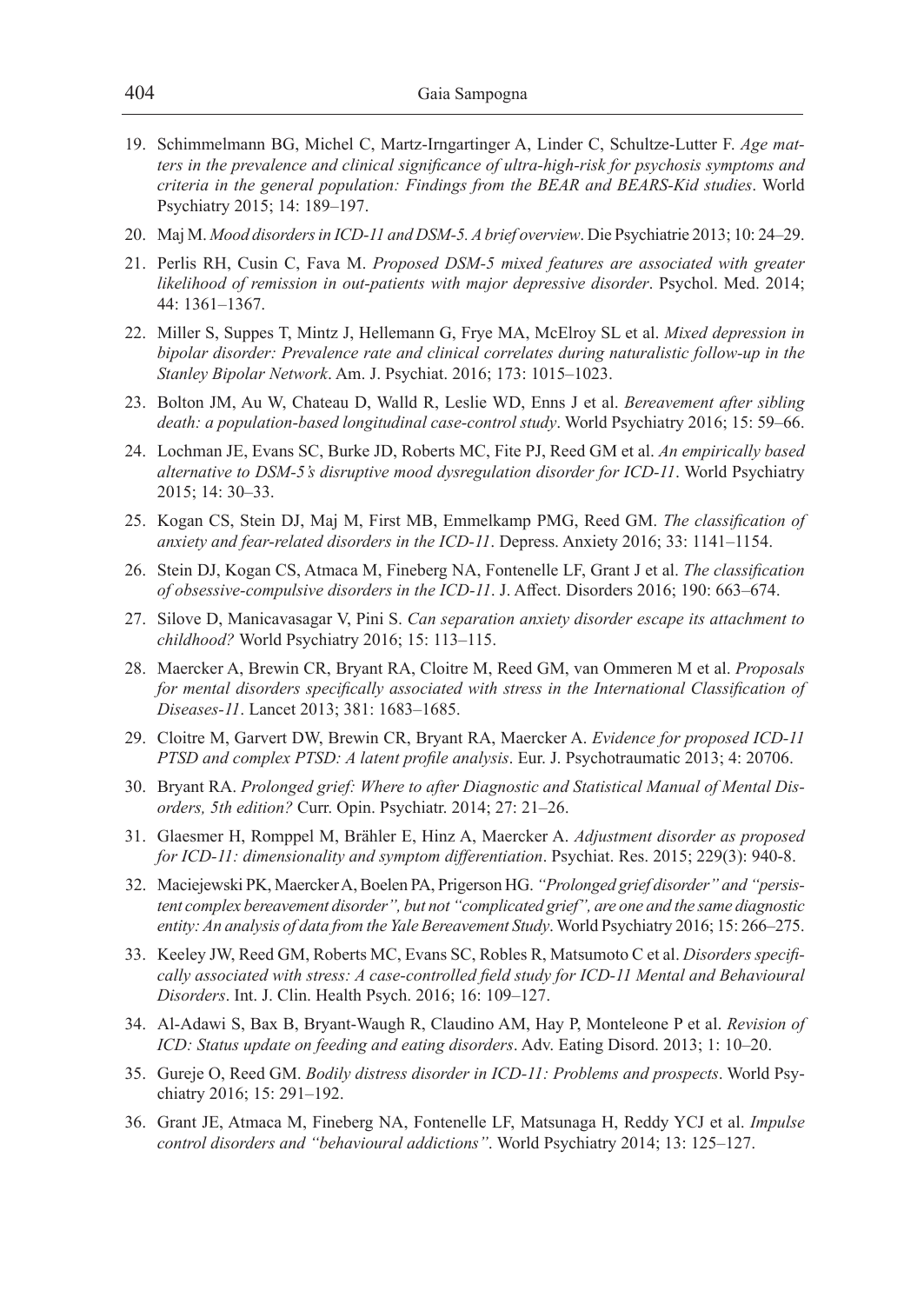- 37. Mann K, Fauth-Bühler M, Higuchi S, Potenza MN, Saunders JG. *Pathological gambling: A behavioral addiction*. World Psychiatry 2016; 15: 297–298.
- 38. Tyrer P, Crawford M, Mulder R, on behalf of the ICD-11 Working Group for the Revision of Classification of Personality Disorders. *Reclassifying personality disorders*. Lancet 2011; 377: 1814–1815.
- 39. Kim YR, Blashfield R, Tyrer P, Hwang ST, Lee HS. *Field trial of a putative research algorithm for diagnosing ICD-11 personality disorders in psychiatric patients: 1. Severity of personality disturbance*. Personal. Ment. Health. 2014; 8: 67–78.
- 40. Tyrer P, Reed GM, Crawford MJ. *Classification, assessment, prevalence and effect of personality disorder*. Lancet 2015; 385: 717–726.
- 41. Kim YR, Tyrer P, Lee HS, Kim SG, Hwang ST, Lee GY et al. *Preliminary field trial of a putative research algorithm for diagnosing ICD-11 personality disorders in psychiatric patients: 2. Proposed trait domains*. Personal. Ment. Health. 2015; 9: 298–307.
- 42. Evans SC, Roberts MC, Keeley JW, Blossom JB, Amaro CM, Garcia AM et al. *Vignette methodologies for studying clinicians's decision-making: Validity, utility, and application in ICD-11 field studies*. Int. J. Clin. Health Psychol. 2015; 15: 160–170.
- 43. Keeley JW, Reed GM, Roberts MC, Evans SC, Medina-Mora ME, Robles R et al. *Developing a science of clinical utility in diagnostic classification systems: Field study strategies for ICD-11 mental and behavioural disorders*. Am. Psychol. 2016; 71: 3–16.
- 44. First MB. *Clinical utility in the revision of the Diagnostic Statistical Manual of Mental Disorders (DSM)*. Prof. Psychol. Res. Pr. 2010; 41: 465–473.
- 45. First MB, Bhat V, Adler D, Dixon L, Goldman B, Koh S et al. *How do clinicians actually use the Diagnostic and Statistical Manual of Mental Disorders in clinical practice and why we need to know more*. J. Nerv. Ment. Dis. 2014; 202: 841–844.
- 46. Jablensky A. *Psychiatric classifications: Validity and utility*. World Psychiatry 2016; 15: 26–31.
- 47. Frances A. *A report card on the utility of psychiatric diagnosis*. World Psychiatry 2016; 15: 32–33.
- 48. Wakefield JC. *Against utility*. World Psychiatry 2016; 15: 33–34.
- 49. Ghaemi SN. *Utility without validity is useless*. World Psychiatry 2016; 15: 35–36.
- 50. Bolton D. *We need science to be useful too*. World Psychiatry 2016; 15: 37–38.
- 51. Parnas J, Bovet P. *Psychiatry made easy: Operation(al)ism and some of its consequences*. In: Kendler KS, Parnas J. ed. *Philosophical issues in psychiatry III: The nature and sources of historical change*. Oxford: Oxford University Press; 2014: 190–212.
- 52. Parnas J. *Differential diagnosis and current polythetic classification*. World Psychiatry 2015; 14: 284–287.
- 53. Berenbaum H. *Classification and psychopathology research*. J. Abnorm. Psychol. 2013; 122: 894–901.
- 54. Maj M. *Narrowing the gap between ICD/DSM and RDoC constructs: Possible steps and caveats*. World Psychiatry 2016; 15: 193–194.
- 55. Sharp C, Fowler JC, Salas R, Nielsen D, Allen J, Oldham J et al. *Operationalizing NIMH Research Domain Criteria (RDoC) in naturalistic clinical settings*. B. Menninger Clin. 2016; 80: 187–212.
- 56. Sanislow CA. *Updating the Research Domain Criteria*. World Psychiatry 2016; 15: 222–223.